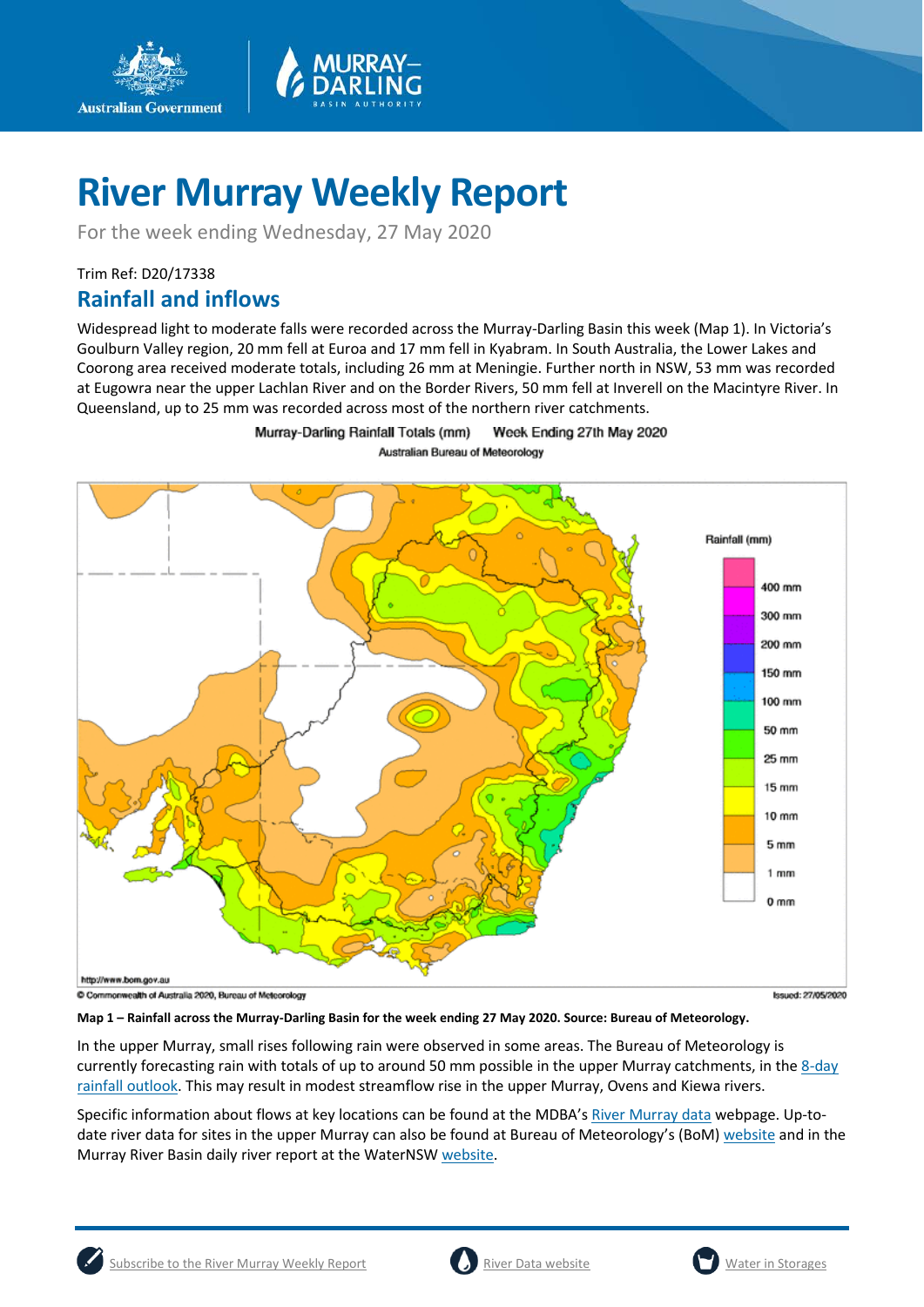The Bureau of Meteorology's latest three-month [outlook](http://www.bom.gov.au/climate/outlooks/#/overview/summary) (to August 2020, Map 2) indicates a greater chance of wetter conditions across the Murray for winter. A return to wetter conditions will provide a much needed boost to the system and state allocations.



**Map 2 – Wetter than average conditions forecast across the Murray-Darling Basin for June to August 2020. Source: Bureau of Meteorology, issued 28 May 2020.**





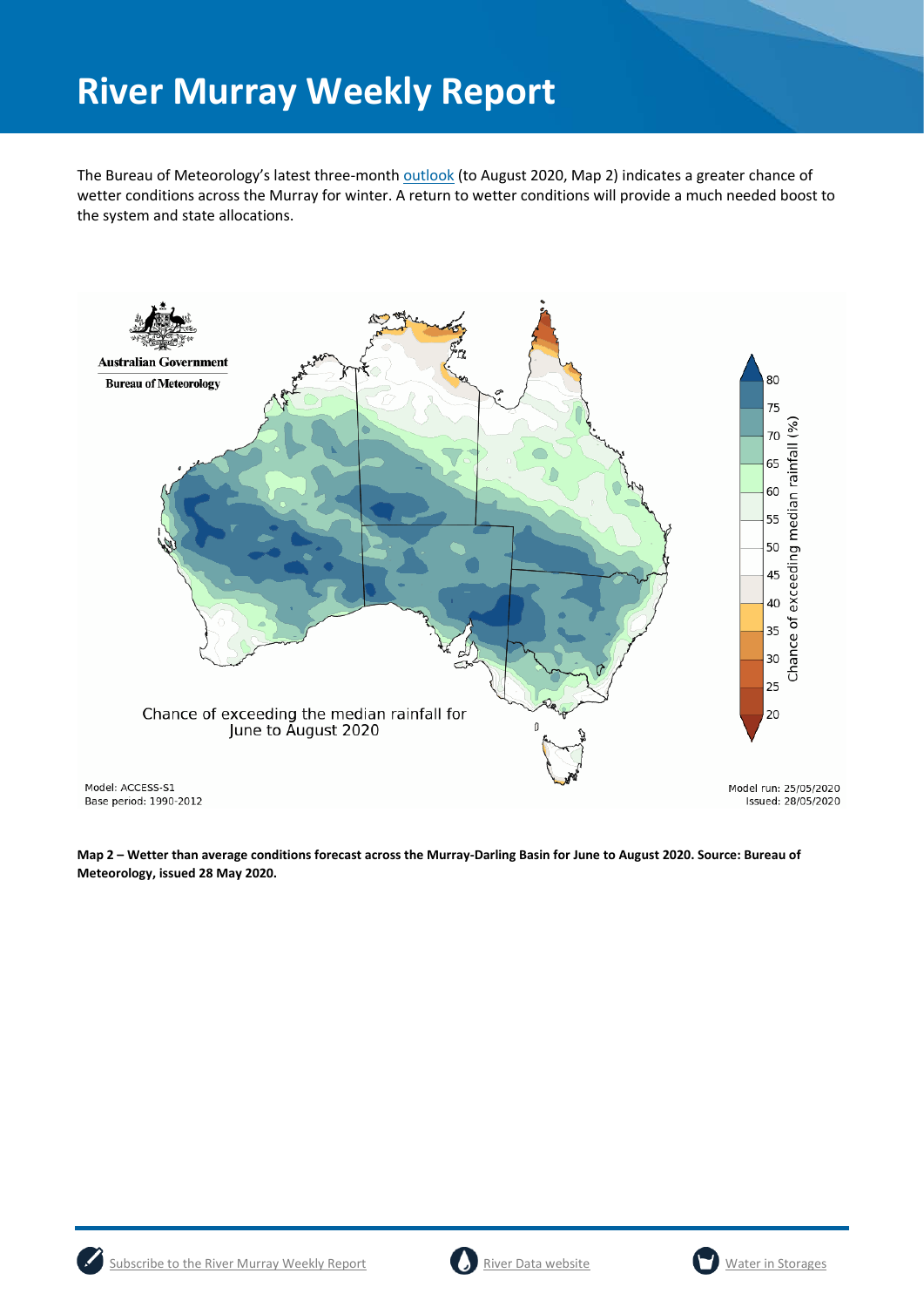## **River operations**

- Following the higher flows in the river from the rainfall in early May:
	- o The final Barmah-Millewa forest regulators closed this week, as flow through the Barmah Choke reduced below channel capacity
	- o Flow to South Australia increases to deliver South Australia monthly entitlement, maximising the use of the higher flows in the river.
	- o Remainder of the flows re-regulated in Lake Victoria.

### **River operations and the COVID-19 virus**

The MDBA is continuing to work with government partners and stakeholders during this challenging time. In response to the impact of COVID-19, the MDBA has enacted business continuity arrangements to ensure the continued operation of our business functions. River operations have been identified as a priority in this time as running the river is essential to supporting irrigation supply t[o agricultural industries.](https://www.agriculture.gov.au/biosecurity/coronavirus/food-agriculture)

In Victoria, from 30 May, public access [restrictions will ease further,](https://www.g-mwater.com.au/recreation-tourism) including for recreational houseboat use, caravan parks and camping areas. In NSW, from 1 June, public access to [dams and recreational areas will be allowed](https://www.waternsw.com.au/about/newsroom/2020/covid-19-coronavirus-our-response)  [for day use only.](https://www.waternsw.com.au/about/newsroom/2020/covid-19-coronavirus-our-response) Restrictions to overnight camping in NSW will continue. We hope all our community members remain safe at this time. We encourage all river users to evaluate plans against government advice, social distancing and travel, and to support actions to limit the spread of COVID-19.

## **Water quality impacts**

**Bushfire impacts** - The MDBA and State Constructing Authorities are continuing to monitor water quality in areas affected by the summer bushfires in the upper Murray catchment, particularly following rainfall events. Mobilised ash and sediment have been observed in Lake Hume.

Risks to water quality remain from ash and sediment washing into the lake from bushfire affected areas. Re-growth of vegetation in less severely burnt areas is helping to reduce this risk through soil stabilisation. This process will take time and it is still possible that further fish deaths may result from poor water quality, particularly following intense rainfall.

For information on current water quality and any impacts to your water supply, contact your retail water supplier.

There are currently no red alerts for **blue-green algae** in the River Murray system. However, there are a number of amber alerts that remain current along the river. It is important that water users regularly keep up to date with algal alerts, notices and health warnings. This information is available throug[h Goulburn-Murray Water](https://www.g-mwater.com.au/news/bga) and [WaterNSW.](https://www.waternsw.com.au/water-quality/algae)

#### **River operations**

Over the past week, MDBA total active storage (Dartmouth, Hume and Lake Victoria) increased by 182 GL to 2,912 GL (35% capacity). Tributary inflows downstream of Hume Dam are currently arriving at Lake Victoria, which will see Lake Victoria storage continue to rise over the coming month.

At **Dartmouth Reservoir**, the [storage](https://riverdata.mdba.gov.au/dartmouth-dam) increased by 13 GL to 1,944 GL (50% capacity). Th[e release](https://riverdata.mdba.gov.au/colemans) from Dartmouth has been targeting the minimum flow requirement, measured at Colemans of 200 ML/day. Late this week the release was increased for electricity generation to target 1,200 ML/day. This rate will remain until the weekend, or as releases for electricity generation are required, after which the release will be reduced back to 200 ML/day.

At **Hume Reservoir**, the [storage](https://riverdata.mdba.gov.au/hume-dam) increased by 71 GL to 751 GL (25% capacity). Due to sufficient tributary inflows downstream of Hume persisting over the week, the release from Hume is currently continuing at the minimum release of 600 ML/day.

At **Lake Mulwala,** the pool [level](https://riverdata.mdba.gov.au/yarrawonga-weir-upstream) is currently 124.76 m AHD, which is within the normal operating range between 124.6 and 124.9 m AHD. Diversion into Yarrawonga Main Channel and Mulwala Canal have ceased as the irrigation season has now close for winter.





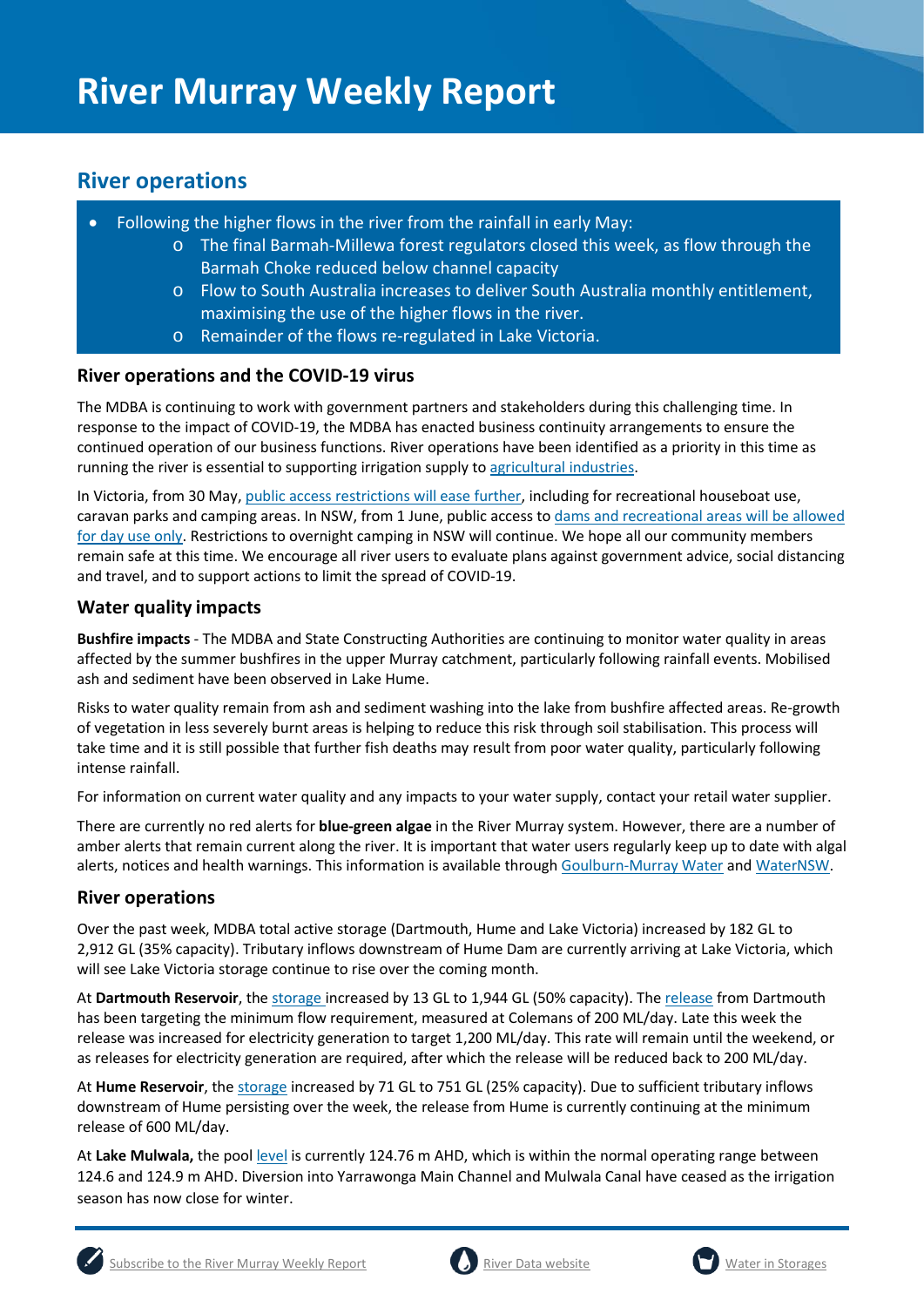At **Yarrawonga Weir,** the release reduced to around 6,000 ML/day and is expected to ease further over the coming week depending on rainfall and tributary inflow upstream of the weir.

Further downstream in the Barmah-Millewa forest, regulators were opened earlier in the month to manage the high flow through the Barmah Choke following the rain event at the end of April. With the release downstream of Yarrawonga now well below 9,000 ML/day and the flow rate through the Choke returned to within channel capacity (below 2.6 m on the local gauge), the final forest regulators have now been closed.

This week, flow through the **Edward River** offtake decreased to 1,070 ML/day and flow through the **Gulpa Creek** fell to 190 ML/day. Flow through these offtakes may reduce further as flows in the River Murray recede over the coming weeks. Downstream on the Edward River at Toonalook, the flow receded from 3,300 ML/day to the current flow of around 1,700 ML/day and will continue to fall over the coming week. At Stevens Weir, the diversions through the Wakool River, Yallakool Creek and Colligen Creek offtake regulators averaged 55 ML/day, 420 ML/day and 410 ML/day respectively. At Stevens Weir, the downstream flow reduced from 2,750 ML/day to 2,000 ML/day, before increasing again slightly to 2,340 ML/day as a short period of managed releases from the Edward Escape are dewatering the Murray Irrigation Limited (MIL) irrigation network ahead of the winter maintenance period.

Back on the River Murray, the flow at **Barmah** receded from 8,570 ML/day to the current rate near 5,900 ML/day. The flow is expected to continue to fall away over the coming week.

Inflow from the **Broken Creek**, measured at Rice's Weir, also decreased this week to near 85 ML/day.

In the **Goulburn River,** the flow, measured at McCoys Bridge, rose late in the week to peak around 2,200 ML/day. This rise was the result of increased inflow from the Broken River, which joins the Goulburn River upstream of Shepparton, following rainfall in the Goulburn Valley. With no further rain, the flow will continue to decrease gradually over the coming weeks to target a minimum flow of around 600 ML/day. This target flow will be maintained on behalf of the Victorian Environmental Water Holder using environmental water if tributary inflows are not sufficient.

Delivery of Goulburn Valley IVT is not currently required to meet Murray system demands. Information regarding opportunities for allocation trade between the Goulburn and Murray Valleys is available at the Victorian water register [website.](http://waterregister.vic.gov.au/water-trading/allocation-trading#AllocationTradeOpportunities)

[Diversions](https://riverdata.mdba.gov.au/national-channel-ds-torrumbarry-headworks) to National Channel from the Torrumbarry weir pool reduced this week to around 300 ML/day. Whilst diversions for irrigation have now ceased, water is expected to continue to be diverted near this rate over coming weeks to maintain base flows in the Gunbower Creek. The **Torrumbarry Weir** [pool](https://riverdata.mdba.gov.au/torrumbarry-weir-lock-26) remains at the Full Supply Level (FSL) of 86.05 m AHD. Planning is underway t[o vary the pool level at Torrumbarry Weir](https://www.mdba.gov.au/media/mr/joint-media-release-torrumbarry-weir-pool-level-vary-river-bank-health-stability) as part of the weir pool variability program. The pool is expected to be varied between FSL and 30 cm below FSL between June and August. The release from Torrumbarry Weir continued to fall to the current rate near 8,100 ML/day and is expected to ease further over the coming weeks.

Inflow from the **Murrumbidgee River**, measured a[t Balranald,](https://riverdata.mdba.gov.au/balranald-weir-downstream) increased this week to near 900 ML/day before falling again to the current rate around 610 ML/day. These higher inflows are in response to tributary inflows downstream of Burrinjuck and Blowering dams following rainfall in late April. The [Murrumbidgee IVT balance](https://www.waternsw.com.au/customer-service/ordering-trading-and-pricing/trading/murrumbidgee) is open, with small amounts (0.1 GL) able to be transferred in and 99.9 GL able to be transferred out.

At **Euston**, the [weir pool level](https://riverdata.mdba.gov.au/euston-weir-upstream) is targeting around 30 cm below FSL and will vary within the range of 20-30 cm below FSL over the coming months as part of the weir pool variability program. Varying pool levels helps restore a more natural wetting and drying cycle to riverbanks and adjacent wetlands within the influence of the weir pool. The [downstream release](https://riverdata.mdba.gov.au/euston-weir-downstream) averaged around 12,850 ML/day this week and is expected to ease in the coming days but will remain relatively high over the coming week.

This week the **Menindee Lakes** [storage](https://riverdata.mdba.gov.au/menindee-lakes-combined-storage) increased by 23 GL to 470 GL (27% capacity). [WaterNSW](https://www.waternsw.com.au/supply/regional-nsw/operations-updates) has been providing regular updates on the streamflow response in the Barwon-Darling system. Numerous rainfall events over the last few months have contributed to Darling River flows continuing to reach the Menindee Lakes system. However, flows passing Bourke have reduced to the current rate near 1,160 ML/day. Based on current inflows and releases, the Menindee Lakes are forecast to reach near 480 GL, with a total forecast inflow volume of around 565 GL to





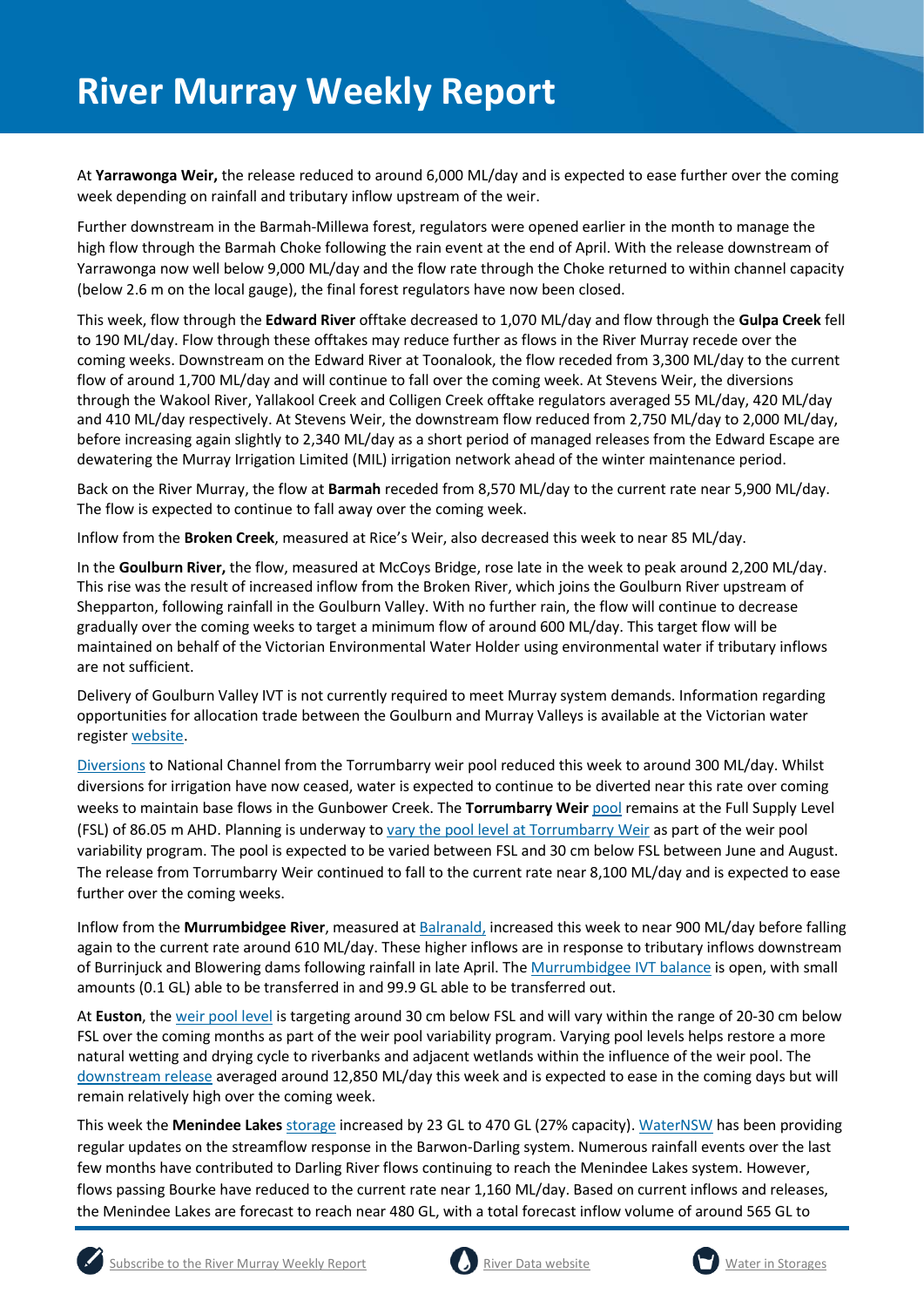580 GL since flows into the lakes recommenced. The balance of this inflow in comparison to storage volume results from the water released to recommence flows in the lower Darling and the losses to seepage and evaporation as water spreads across previously dry lake beds. WaterNSW is continuing to closely monitor inflows and storage volumes. Inflows to date have been sufficient to announce a general security allocation for the lower Darling which was made on the [15 May 2020.](https://www.industry.nsw.gov.au/__data/assets/pdf_file/0019/301393/Was-Murray-20200515.pdf)

To maximise the storage efficiency in the lakes, WaterNSW is moving water from Lake Wetherell to Lake Pamamaroo (now storing 314 GL) and the release at Weir 32 is continuing at 200 ML/day. More information including inflows and releases from the Menindee Lakes is available on the [WaterNSW website.](https://www.waternsw.com.au/supply/regional-nsw/operations-updates)

Despite recent rainfall and streamflow responses, in many parts of NSW drought conditions persist with extensive [water restrictions](https://www.industry.nsw.gov.au/water/allocations-availability/temporary-water-restrictions) still in place. Links to drought services and assistance can be also accessed via the MDBA [drought](https://www.mdba.gov.au/managing-water/drought-murray-darling-basin)  [webpage.](https://www.mdba.gov.au/managing-water/drought-murray-darling-basin)

At **Wentworth Weir**, the weir pool level will target around FSL (30.80 m AHD) but is expected to vary 10 cm above and below this level as part of normal operations. River users are advised to adjust their activities, pumps and moorings to accommodate any changes in weir pool level. The downstream release peaked this week at 13,300 ML/day as higher flows from upstream passed. The release has since decreased to 12,150 ML/day and is expected to remain around this higher rate for the coming week.

The peak flow in the River Murray, as a result of the rain in late April and early May is currently being re-regulated in Lake Victoria.

At **Lock 9**, the pool level has been surcharged to maximise the capture of water into Lake Victoria. Around 8,800 ML/day is currently being diverted with all inlet gates to the lake fully open. At **Lake Victoria,** the storage volume increased by 75 GL to 411 GL (61% capacity). The storage will continue to rise into the coming month as the high river flows in the lower Murray are captured in the lake.

The [flow](https://riverdata.mdba.gov.au/flow-south-australia-calculated) to **South Australia** increased this week to peak around 5,900 ML/day. This higher rate was expected, as the higher flow from upstream reached a rate that exceeded the average daily flow requirements for South Australia for May and the channel capacity of the inlet to Lake Victoria by a small amount. To manage this, the delivery of South Australian Entitlement has been varied throughout May to maximise the use of these higher flows to meet the South Australian Entitlement as well as the capture of water in Lake Victoria. This was achieved by reducing the daily delivery to South Australia in early May allowing higher deliveries in late May to coincide with the higher flows. In undertaking this operation, the total volume of South Australian Entitlement delivered in May remains unchanged. Over the coming week the flow to South Australia will be gradually reduced to target around 3,500 ML/day for the beginning of June. For more information on South Australia's Entitlement flow, see the South Australian Department for Environment and Water's lates[t River Murray](https://www.waterconnect.sa.gov.au/River-Murray/SitePages/2019%20Flow%20Reports.aspx) flow report.

The **Lower Lakes** 5-day average water level is currently 0.61 m AHD. Releases have been occurring through fishways and opportunistic releases through Tauwitchere barrage when tide and wind conditions permit. For information on barrage releases see the South Australian [Department for Environment and Water Weekly River Murray Flow](https://www.waterconnect.sa.gov.au/River-Murray/SitePages/River%20Murray%20Flow%20Reports.aspx)  [Report.](https://www.waterconnect.sa.gov.au/River-Murray/SitePages/River%20Murray%20Flow%20Reports.aspx)

#### **For media inquiries contact the Media Officer on 02 6279 0141**

ANDREW REYNOLDS

Executive Director, River Management



**Australian Government** 







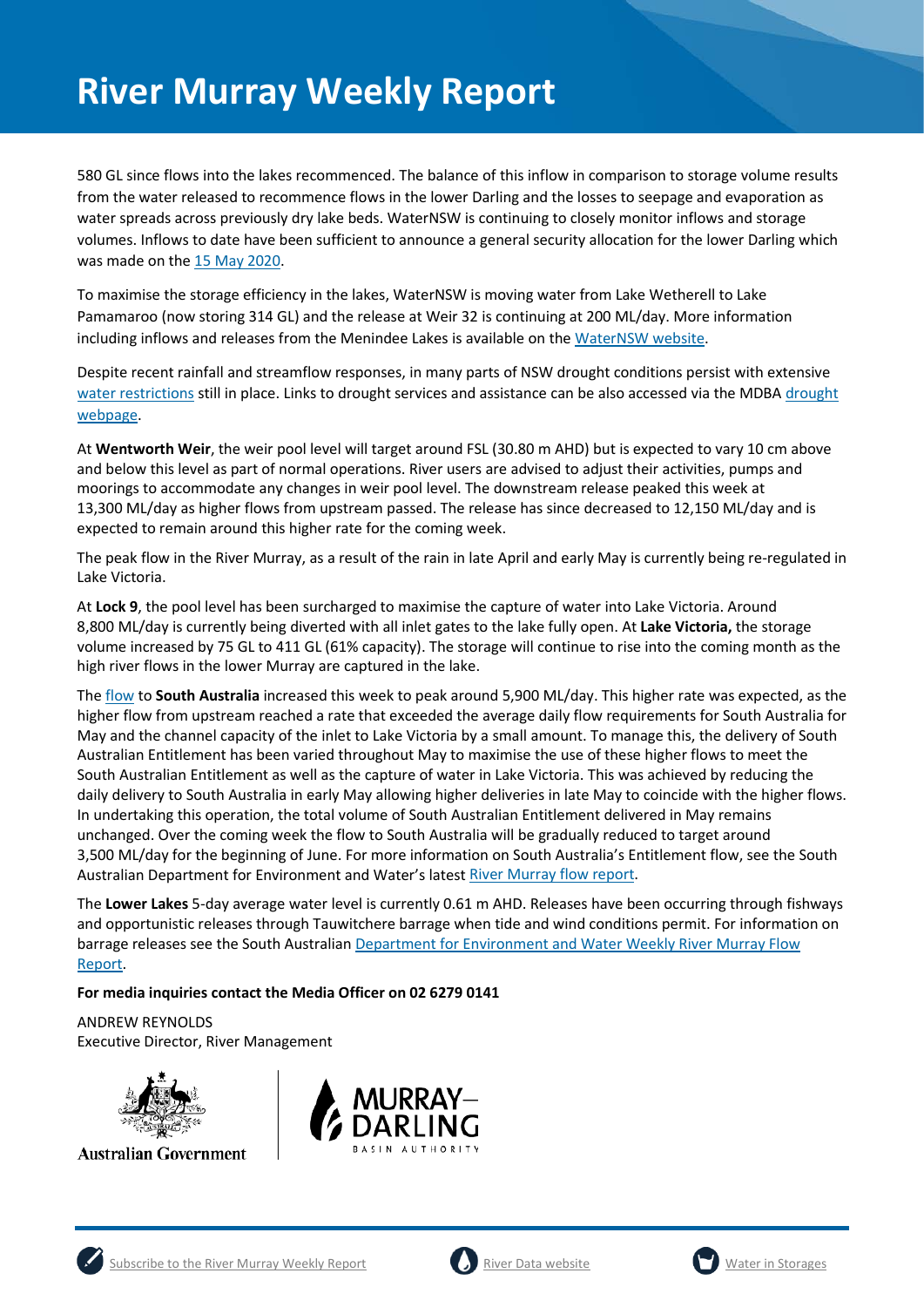#### Water in Storage **Week ending Wednesday 27 May 2020**

| <b>MDBA Storages</b>             | Full<br>Supply<br>Level | Full<br>Supply<br>Volume | Current<br>Storage<br>Level | Current<br>Storage |     | Dead<br>Storage | Active<br>Storage | Change in Total<br>Storage for the<br>Week |
|----------------------------------|-------------------------|--------------------------|-----------------------------|--------------------|-----|-----------------|-------------------|--------------------------------------------|
|                                  | $(m$ AHD)               | (GL)                     | $(m$ AHD)                   | (GL)               | %   | (GL)            | (GL)              | (GL)                                       |
| Dartmouth Reservoir              | 486.00                  | 3856                     | 450.68                      | 944                | 50% | 71              | 1873              | $+13$                                      |
| Hume Reservoir                   | 192.00                  | 3 0 0 5                  | 176.37                      | 751                | 25% | 23              | 728               | $+71$                                      |
| Lake Victoria                    | 27.00                   | 677                      | 24.65                       | 411                | 61% | 100             | 311               | $+75$                                      |
| Menindee Lakes                   |                         | 1 731*                   |                             | 470                | 27% | (- -) #         | 0                 | $+23$                                      |
| <b>Total</b>                     |                         | 9 2 6 9                  |                             | 3576               | 39% | $ -$            | 2912              | $+182$                                     |
| <b>Total Active MDBA Storage</b> |                         |                          |                             |                    |     |                 | 35% ^             |                                            |

#### **Major State Storages**

| <b>Burrinjuck Reservoir</b> | 026     |     | $0\%$ |     | -   |       |
|-----------------------------|---------|-----|-------|-----|-----|-------|
| <b>Blowering Reservoir</b>  | 631     | 822 | 50%   | 24  | 798 | +4    |
| Eildon Reservoir            | 3 3 3 4 | 458 | 44%   | 100 | 358 | $+25$ |

\* Menindee surcharge capacity – 2050 GL \*\* All Data is rounded to nearest GL \*\*

# NSW has sole access to water when the storage falls below 480 GL. MDBA regains access to water when the storage next reaches 640 GL. ^ % of total active MDBA storage

| <b>Snowy Mountains Scheme</b> |                     | Snowy diversions for week ending 26 May 2020                         |                  |       |     |  |  |  |  |
|-------------------------------|---------------------|----------------------------------------------------------------------|------------------|-------|-----|--|--|--|--|
| <b>Storage</b>                | Active Storage (GL) | Weekly Change (GL)<br>This Week<br>From 1 May 2020<br>Diversion (GL) |                  |       |     |  |  |  |  |
| Lake Eucumbene - Total        | 942                 | +2                                                                   | Snowy-Murray     | $+39$ | 98  |  |  |  |  |
| Snowy-Murray Component        | 524                 | -12 I                                                                | Tooma-Tumut      | +6    | 36  |  |  |  |  |
| <b>Target Storage</b>         | 290                 |                                                                      | Net Diversion    | 33    | 62  |  |  |  |  |
|                               |                     |                                                                      | Murray 1 Release | $+51$ | 137 |  |  |  |  |

#### **Major Diversions from Murray and Lower Darling (GL) \***

| <b>New South Wales</b>      | This Week | . .<br>From 1 July 2019 | <b>Victoria</b>                 | This Week | From 1 July 2019 |
|-----------------------------|-----------|-------------------------|---------------------------------|-----------|------------------|
| Murray Irrig. Ltd (Net)     | $-2.4$    | 136                     | Yarrawonga Main Channel (net)   | 0         | 127              |
| <b>Wakool Sys Allowance</b> | $0.0\,$   | 54                      | Torrumbarry System + Nyah (net) | 0.1       | 291              |
| Western Murray Irrigation   | 0.1       | 23                      | Sunraysia Pumped Districts      | 0.7       | 107              |
| Licensed Pumps              | 0.6       | 130                     | Licensed pumps - GMW (Nyah+u/s) | 0.4       | 28               |
| Lower Darling               | 0.0       |                         | Licensed pumps - LMW            | 1.7       | 385              |
| <b>TOTAL</b>                | $-1.7$    | 344                     | <b>TOTAL</b>                    | 2.9       | 938              |

\* Figures are derived from actual and estimates where data is unavailable. Please note that not all data may have been available at the time of creating this report. \*\* All data above is rounded to nearest 100 ML for weekly data and nearest GL for cumulative data

| Flow to South Australia (GL)<br>* Flow to SA will be greater than normal entitlement for<br>this month due to environmental flows. | Entitlement this month<br>Flow this week<br>Flow so far this month<br>Flow last month | $93.0*$<br>38.9<br>103.5<br>120.4 | (5 600 ML/day) |
|------------------------------------------------------------------------------------------------------------------------------------|---------------------------------------------------------------------------------------|-----------------------------------|----------------|
|------------------------------------------------------------------------------------------------------------------------------------|---------------------------------------------------------------------------------------|-----------------------------------|----------------|

#### **Salinity (EC)** (microSiemens/cm at 25°C)

|                         | Current | Average over the last week | Average since 1 August 2019 |
|-------------------------|---------|----------------------------|-----------------------------|
| Swan Hill               | 90      | 90                         | 70                          |
| Euston                  |         |                            |                             |
| <b>Red Cliffs</b>       | 40      | 30                         | 50                          |
| Merbein                 | 110     | 100                        | 100                         |
| Burtundy (Darling)      | 320     | 310                        | 710                         |
| Lock 9                  | 100     | 110                        | 100                         |
| Lake Victoria           | 110     | 120                        | 120                         |
| Berri                   | 200     | 210                        | 150                         |
| Waikerie                | 250     | 270                        | 210                         |
| Morgan                  | 280     | 280                        | 220                         |
| Mannum                  | 250     | 250                        | 260                         |
| Murray Bridge           | 310     | 330                        | 290                         |
| Milang (Lake Alex.)     | 960     | 950                        | 890                         |
| Poltalloch (Lake Alex.) | 720     | 730                        | 810                         |
| Meningie (Lake Alb.)    | 1 640   | 1590                       | 1 770                       |
| Goolwa Barrages         | 4 4 7 0 | 5 770                      | 2790                        |





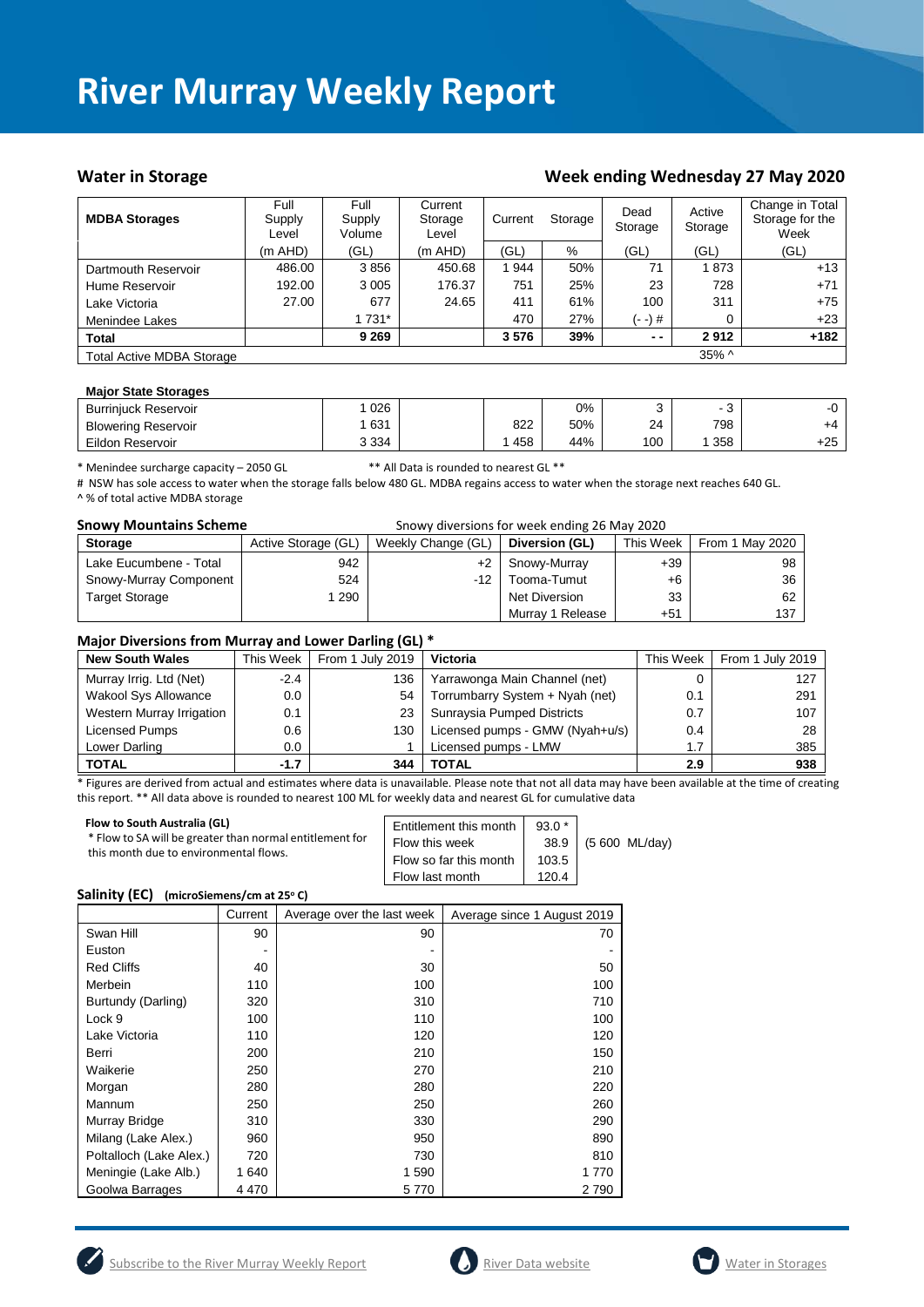

# **MURRAY-<br>DARLING**

#### River Levels and Flows **River Levels and Flows River Levels and Flows Week ending Wednesday 27 May 2020**

|                                | Minor Flood<br>Stage | Gauge          | Height         | Flow     | Trend        | Average Flow this<br>Week | Average Flow last<br>Week |
|--------------------------------|----------------------|----------------|----------------|----------|--------------|---------------------------|---------------------------|
|                                |                      | local          | (m             |          |              |                           |                           |
| <b>River Murray</b>            | (m)                  | (m)            | AHD)           | (ML/day) |              | (ML/day)                  | (ML/day)                  |
| Khancoban                      |                      | $\blacksquare$ |                | 8 5 6 0  | F            | 7780                      | 7 0 8 0                   |
| Jingellic                      | 4.0                  | 2.42           | 208.94         | 11 030   | R            | 9730                      | 9770                      |
| Tallandoon (Mitta Mitta River) | 4.2                  | 1.54           | 218.43         | 870      | F            | 980                       | 1 0 2 0                   |
| Heywoods                       | 5.5                  | 1.51           | 155.14         | 600      | S            | 600                       | 600                       |
| <b>Doctors Point</b>           | 5.5                  | 1.76           | 150.23         | 2 4 5 0  | F            | 2 600                     | 2 9 6 0                   |
| Albury                         | 4.3                  | 0.89           | 148.33         |          |              |                           |                           |
| Corowa                         | 4.6                  | 0.88           | 126.90         | 2610     | F            | 2580                      | 3 3 3 0                   |
| Yarrawonga Weir (d/s)          | 6.4                  | 1.04           | 116.08         | 6010     | F            | 6440                      | 9 1 9 0                   |
| Tocumwal                       | 6.4                  | 1.61           | 105.45         | 5870     | F            | 6710                      | 9680                      |
| Torrumbarry Weir (d/s)         | 7.3                  | 2.70           | 81.24          | 8 1 0 0  | F            | 9 1 1 0                   | 10 570                    |
| Swan Hill                      | 4.5                  | 1.73           | 64.65          | 9600     | F            | 10 4 20                   | 12 190                    |
| <b>Wakool Junction</b>         | 8.8                  | 3.92           | 53.04          | 12 460   | S            | 12 400                    | 13 670                    |
| Euston Weir (d/s)              | 9.1                  | 2.22           | 44.07          | 13 0 30  | $\mathsf{R}$ | 12 870                    | 13 610                    |
| Mildura Weir (d/s)             |                      |                |                | 12 850   | F            | 13 080                    | 11 040                    |
| Wentworth Weir (d/s)           | 7.3                  | 3.30           | 28.06          | 12 150   | $\mathsf{R}$ | 12 6 20                   | 10 230                    |
| <b>Rufus Junction</b>          | $\overline{a}$       | 3.26           | 20.19          | 5 3 2 0  | S            | 5 1 4 0                   | 2 3 1 0                   |
| Blanchetown (Lock 1 d/s)       | $\blacksquare$       | 0.59           |                | 4 8 3 0  | $\mathsf{R}$ | 3 2 5 0                   | 2 0 5 0                   |
|                                |                      |                |                |          |              |                           |                           |
| <b>Tributaries</b>             |                      |                |                |          |              |                           |                           |
| Kiewa at Bandiana              | 2.8                  | 2.03           | 155.26         | 2 0 5 0  | R            | 2 100                     | 2 4 3 0                   |
| Ovens at Wangaratta            | 11.9                 | 8.98           | 146.66         | 3 3 8 0  | F            | 3870                      | 4 3 9 0                   |
| Goulburn at McCoys Bridge      | 9.0                  | 2.17           | 93.59          | 2 2 2 0  | R            | 1 4 5 0                   | 1 650                     |
| Edward at Stevens Weir (d/s)   | 5.5                  | 2.22           | 82.00          | 2 3 4 0  | F            | 2 3 2 0                   | 2850                      |
| <b>Edward at Liewah</b>        | $\overline{a}$       | 2.72           | 58.10          | 2 1 3 0  | $\mathsf{R}$ | 1770                      | 1 0 7 0                   |
| Wakool at Stoney Crossing      |                      | 1.60           | 55.09          | 920      | $\mathsf{R}$ | 720                       | 490                       |
| Murrumbidgee at Balranald      | 5.0                  | 0.99           | 56.95          | 610      | S            | 710                       | 390                       |
| Barwon at Mungindi             | 6.1                  | 3.17           |                | 110      | F            | 120                       | 120                       |
| Darling at Bourke              | 9.0                  | 4.25           | $\blacksquare$ | 1 1 6 0  | $\mathsf{R}$ | 950                       | 1 2 2 0                   |
| Darling at Burtundy Rocks      |                      | 0.71           | $\blacksquare$ | 160      | R            | 150                       | 110                       |
|                                |                      |                |                |          |              |                           |                           |

Natural Inflow to Hume 8 000

(i.e. Pre Dartmouth & Snowy Mountains scheme)

**Weirs and Locks** Pool levels above or below Full Supply Level (FSL)

| <b>Murrav</b>      | FSL (m AHD) | u/s     | d/s     |                       | FSL (m AHD) | u/s     | d/s     |
|--------------------|-------------|---------|---------|-----------------------|-------------|---------|---------|
| Yarrawonga         | 124.90      | $-0.14$ |         | No. 7 Rufus River     | 22.10       | $-0.43$ | $+0.94$ |
| No. 26 Torrumbarry | 86.05       | $-0.00$ |         | No. 6 Murtho          | 19.25       | $+0.08$ | $+0.11$ |
| No. 15 Euston      | 47.60       | $-0.22$ |         | No. 5 Renmark         | 16.30       | $+0.08$ | $+0.30$ |
| No. 11 Mildura     | 34.40       | $+0.02$ | $+0.42$ | No. 4 Bookpurnong     | 13.20       | $+0.19$ | $+0.63$ |
| No. 10 Wentworth   | 30.80       | $+0.02$ | $+0.66$ | No. 3 Overland Corner | 9.80        | $+0.18$ | $+0.35$ |
| No. 9 Kulnine      | 27.40       | $+0.16$ | $-0.92$ | No. 2 Waikerie        | 6.10        | $+0.18$ | $+0.28$ |
| No. 8 Wangumma     | 24.60       | $-0.97$ | $-0.34$ | No. 1 Blanchetown     | 3.20        | $+0.15$ | $-0.16$ |

#### **Lower Lakes FSL = 0.75 m AHD**

Lake Alexandrina average level for the past 5 days (m AHD)  $\Big| 0.61$ 

| e e |  |
|-----|--|
|     |  |

#### **Barrages** Fishways at Barrages

|                       | Openings     | Level (m AHD) | No. Open   | Rock Ramp | <b>Vertical Slot 1</b> | <b>Vertical Slot 2</b> | <b>Dual Vertical Slots</b> |
|-----------------------|--------------|---------------|------------|-----------|------------------------|------------------------|----------------------------|
| Goolwa                | 128 openings | 0.60          | All closed |           | Closed                 | Open                   |                            |
| Mundoo                | 26 openings  | 0.58          | All closed |           |                        |                        | Open                       |
| <b>Hunters Creek</b>  |              | ۰.            |            |           | Open                   | -                      |                            |
| <b>Boundary Creek</b> | 6 openings   | -             | All closed |           | Open                   |                        |                            |
| Ewe Island            | 111 gates    | ۰.            | All closed |           |                        |                        | Open                       |
| Tauwitchere           | 322 gates    | 0.63          |            | Open      | Open                   | Open                   |                            |

AHD = Level relative to Australian Height Datum, i.e. height above sea level